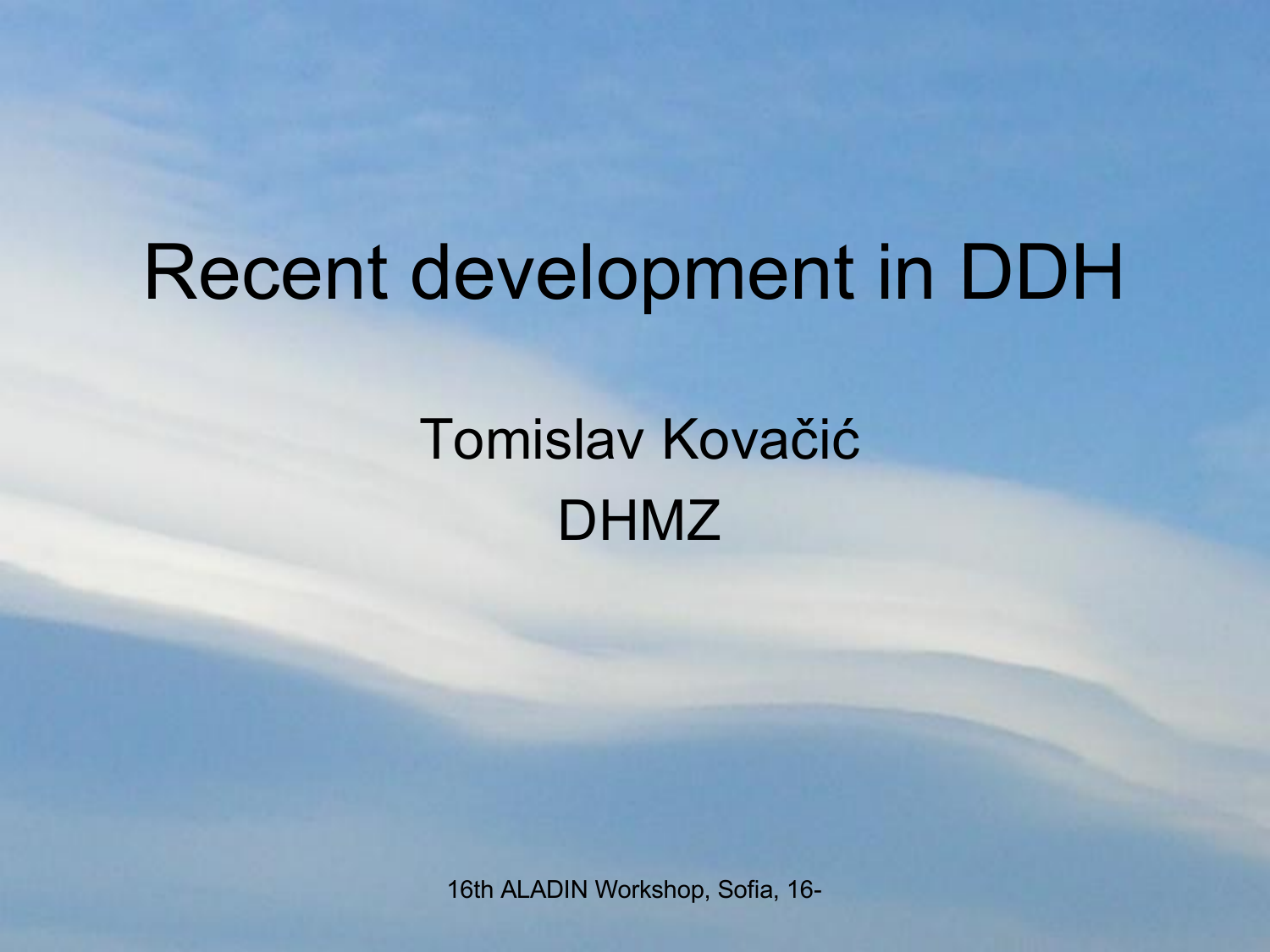## **Outlook**

1. A short overview of DDH 2. DDH in AROME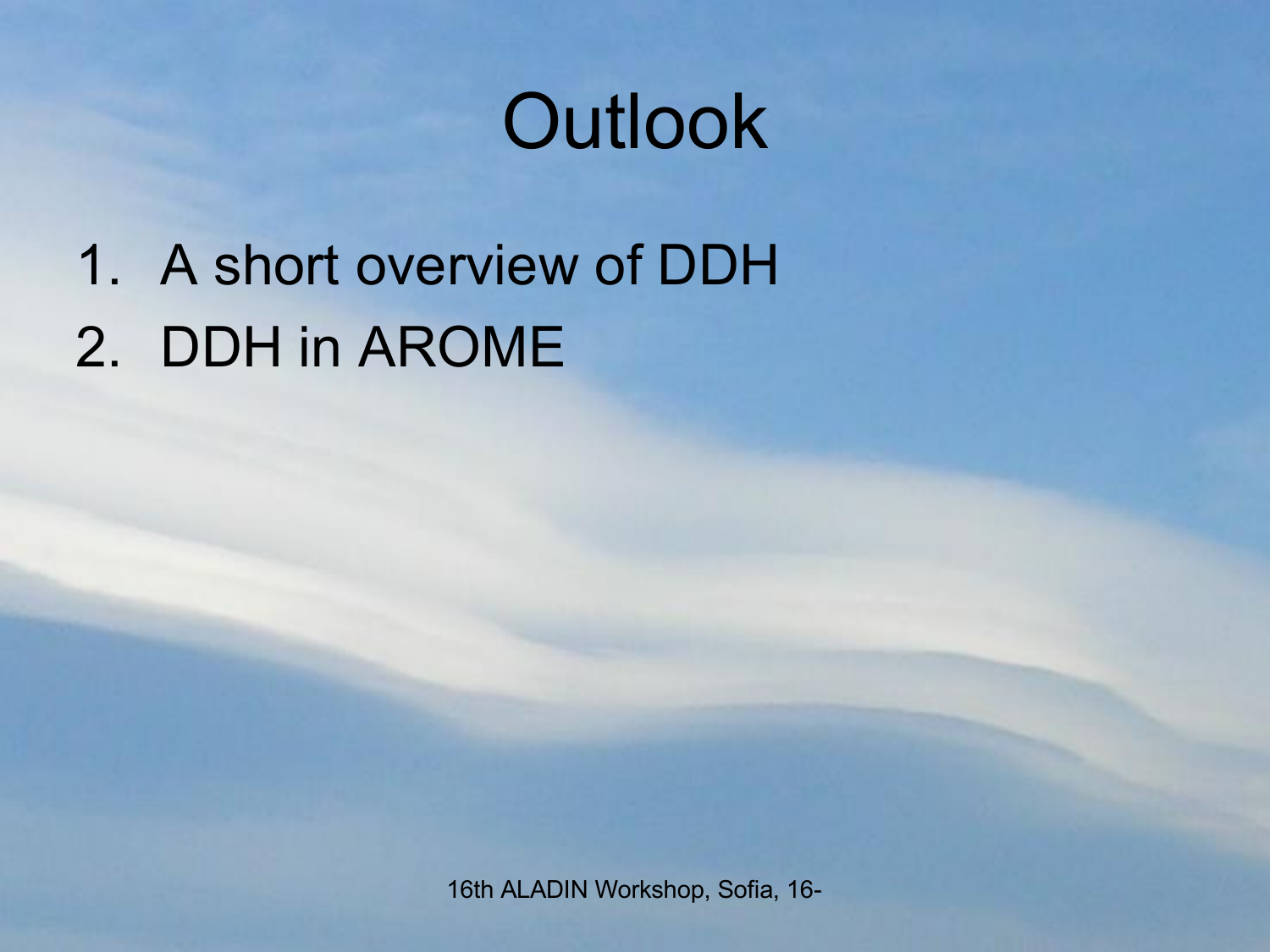### Introduction

• Model output:

– Prognostic variables

- DDH:
	- Horizontal average of
		- Prognostic variables
		- Contributions of individual processes (turbulence, microphysical processes, radiation, pressure gradient force, …)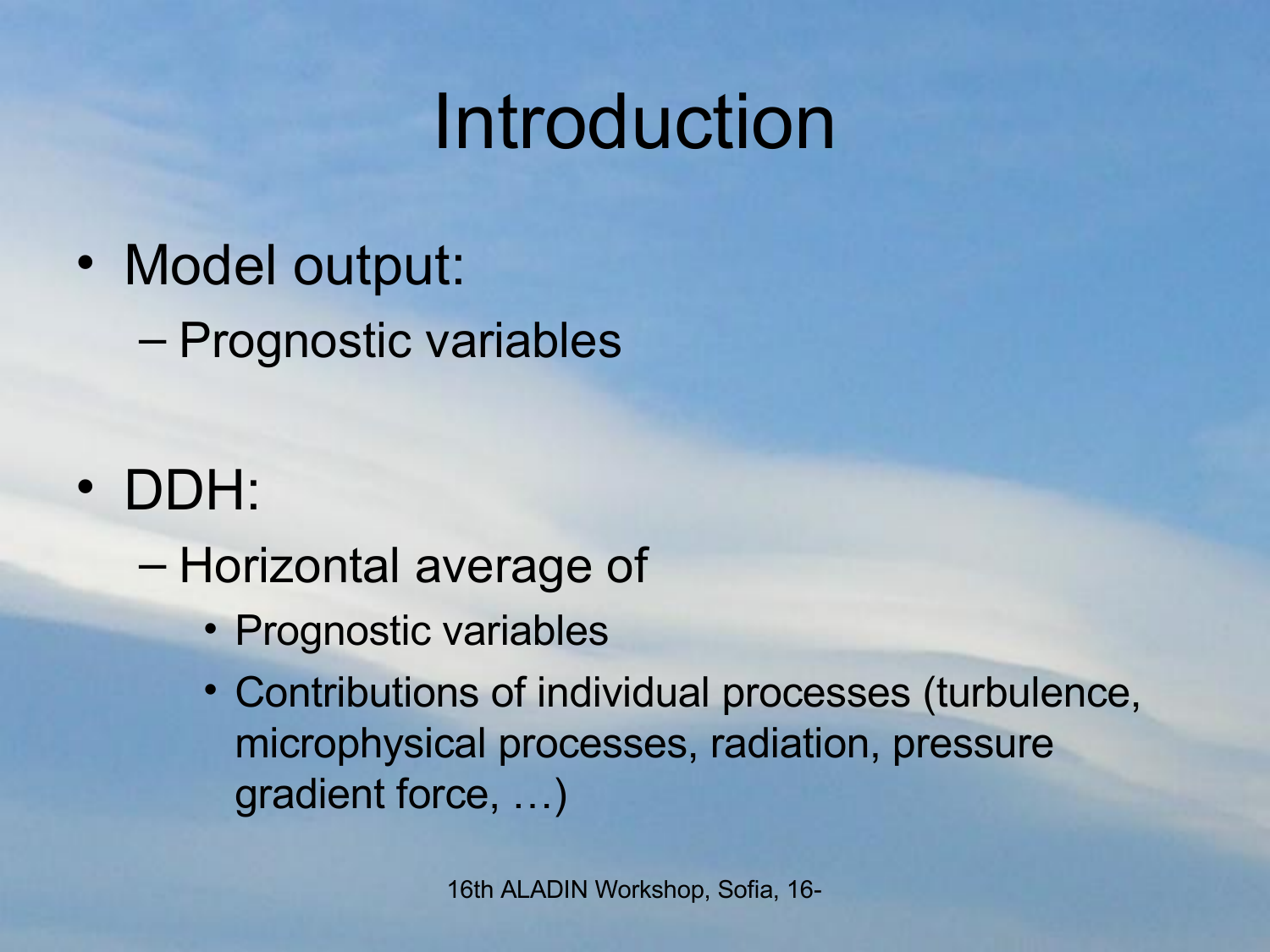## Analysis

• DDH is based on model equations in flux form



- 7. Horizontal divergence
- 8. Vertical divergence
- 9. Adiabatic source (pressure gradient force,…)
- 10. Divergence of physical fluxes (turbulence, microphysics, …)
- 11. Tendencies due to physical parameterizations

No physical tendencies!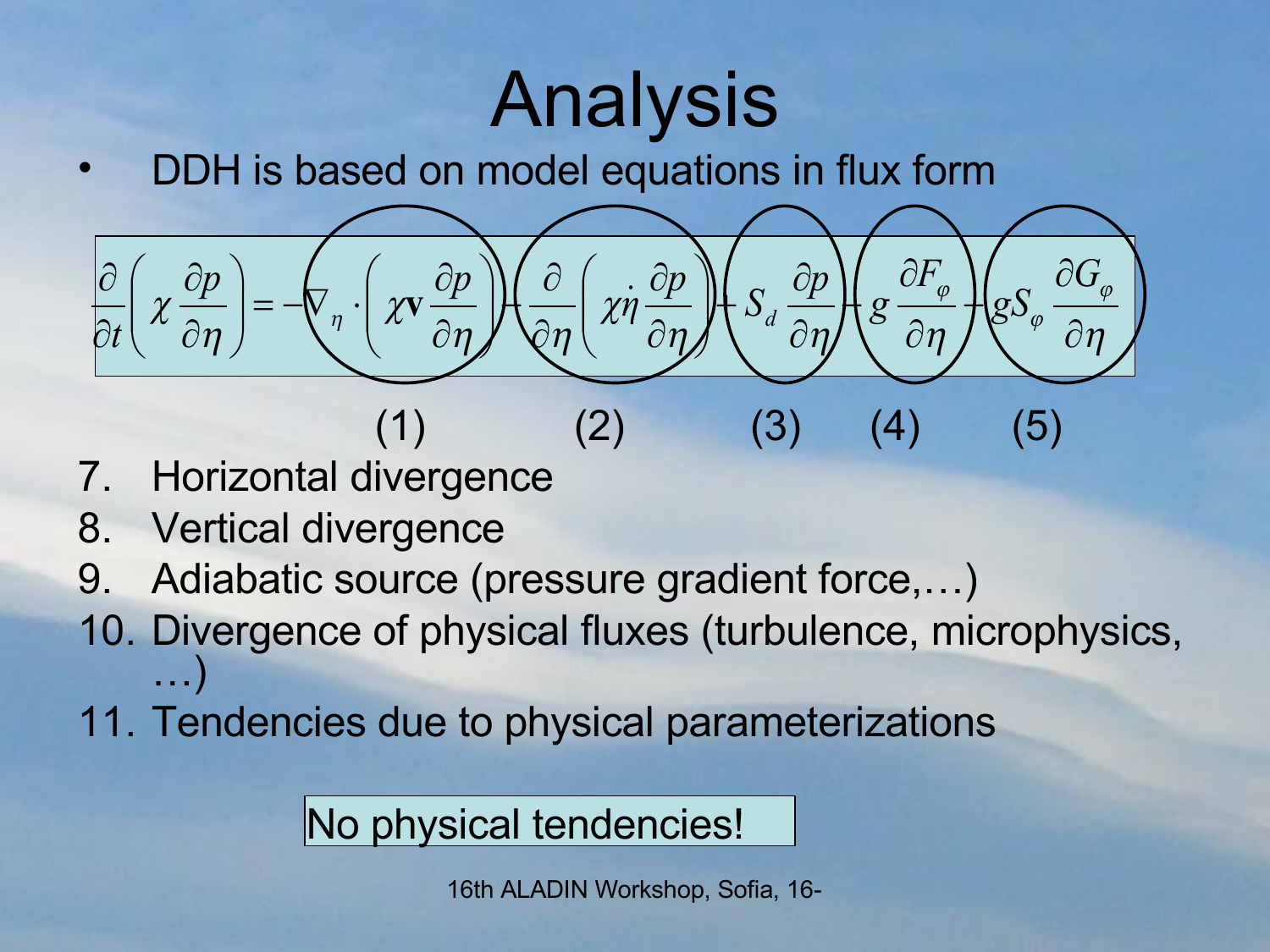#### Analysis *(cont.)*

$$
\chi: 1, v, q_{v, q_l}, q_n, k, c_p T, M, s
$$

 $(k:$  kinetic energy; s: entropy; M: angular momentum)

#### Vertical discretization of conservation equation:

$$
\frac{\partial}{\partial t}(\chi \delta p) = -\nabla_{\eta} \cdot (\chi \mathbf{V} \delta p) - \delta \left( \chi \dot{\eta} \frac{\partial p}{\partial \eta} \right) + S_d \delta p - g \delta F_{\varphi} - g S_{\varphi} \delta G_{\varphi}
$$

 $\delta \xi_{l} = \xi_{\bar{l}} - \xi_{\bar{l}-1}$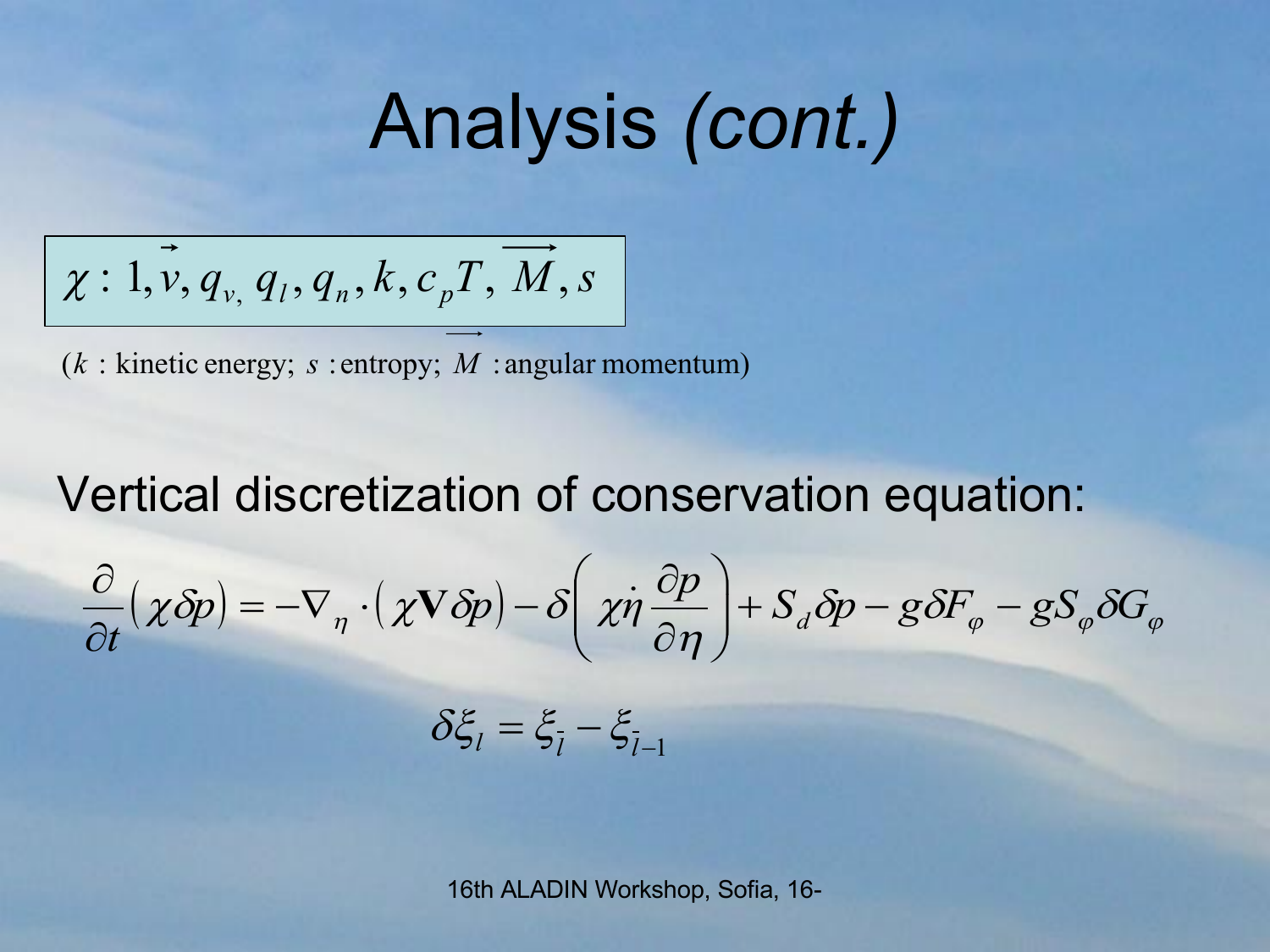## Averaging

#### Horizontal average

$$
\frac{\partial}{\partial t}\left(\chi \frac{\partial p}{\partial \eta}^{H}\right) = -\nabla_{\eta} \cdot \left(\chi \nabla \frac{\partial p}{\partial \eta}\right)^{H} - \frac{\partial}{\partial \eta}\left(\chi \dot{\eta} \frac{\partial p}{\partial \eta}^{H}\right) + S_{d} \frac{\partial p}{\partial \eta}^{H} - g \frac{\partial \overline{F_{\varphi}}^{H}}{\partial \eta} - g S_{\varphi} \frac{\partial \overline{G_{\varphi}}^{H}}{\partial \eta}
$$

#### Time average

*t H*  $\left| \begin{array}{cc} H & \longrightarrow H \end{array} \right|$  $t = n \cdot \Delta t$ *p d p d d p d p d p d p d p d p d p d n d n d n d n d n d n d n d n d n d n d n d n d n d n d n d n d n d n d n*  $\eta$  $\chi$  $\eta$  $\chi \frac{\partial P}{\partial}$   $-\chi \frac{\partial P}{\partial}$  =  $\partial$  $\partial$  $\overline{\phantom{0}}$  $\partial$  $\widehat{O}$  $=n \cdot \Delta t$   $|_t=$ 0



Values under averaging operators are saved in DDH output files.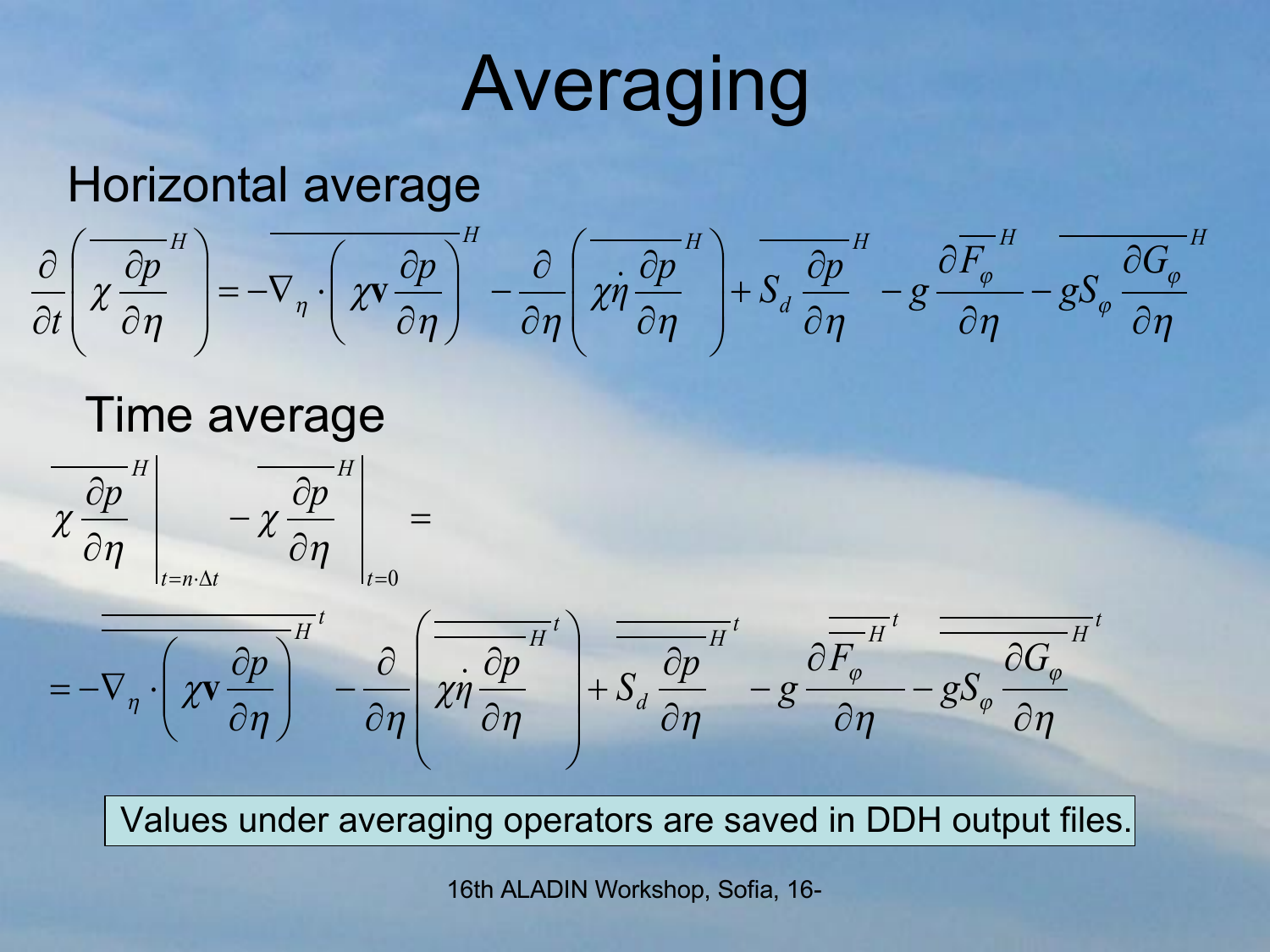#### Classification of terms in DDH

- *p g*  $\chi \delta\!$ 1 1. Variables: 2. Dynamical tendencies:
- 3. Dynamical fluxes:
- 4. Physical fluxes:
- 5. Physical tendencies:

 $\chi V \delta p$ *g t*  $\chi{\rm V}\delta\hspace{-3pt}/_{\,}$  $\delta$ i  $\nabla_{\eta} \cdot (\chi \mathbf{V} \delta p)$  and  $\frac{\partial}{\partial \eta} S_d \delta p$ *g t d*  $\delta$ i  $\delta$ i  $\eta$  $\chi$  $\delta$ i  $\partial$  $\partial p$ *η g t*  $\dot{\eta}$  $\delta t \cdot F_{\varphi}$ 

 $gS_{\varphi}\delta G_{\varphi}$ 

Full levels: variables and tendencies Half levels: fluxes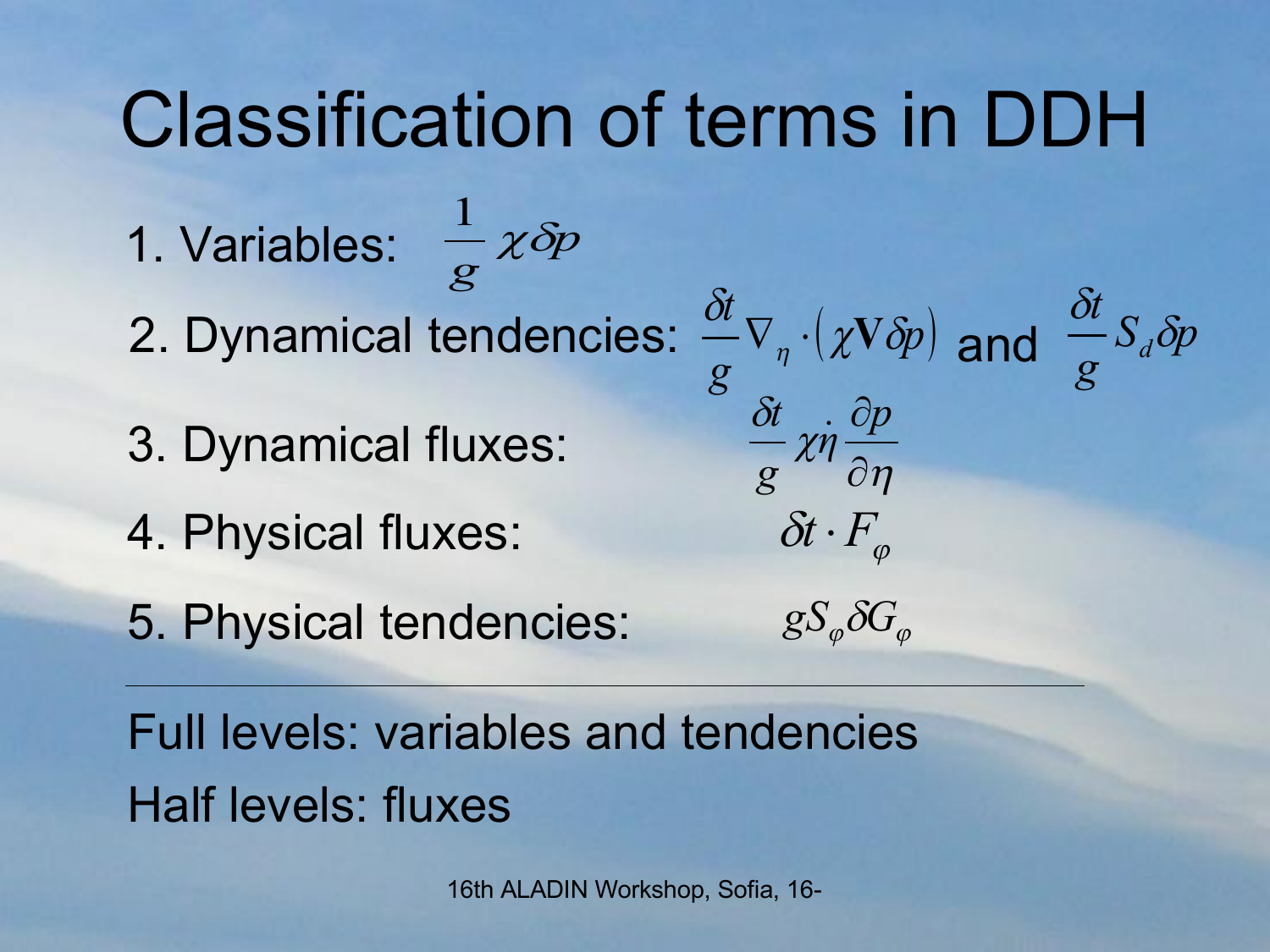## Horizontal domains

- Global
- Zonal band
- User defined
	- Point:
		- mesh point (i,j); domain type=1
		- geographic  $(\lambda, \phi)$ ; domain type=4
	- Quadrangle
		- geographic coordinates of all points; domain type=2
	- Rectangle
		- geographic coordinates of two points; domain type=3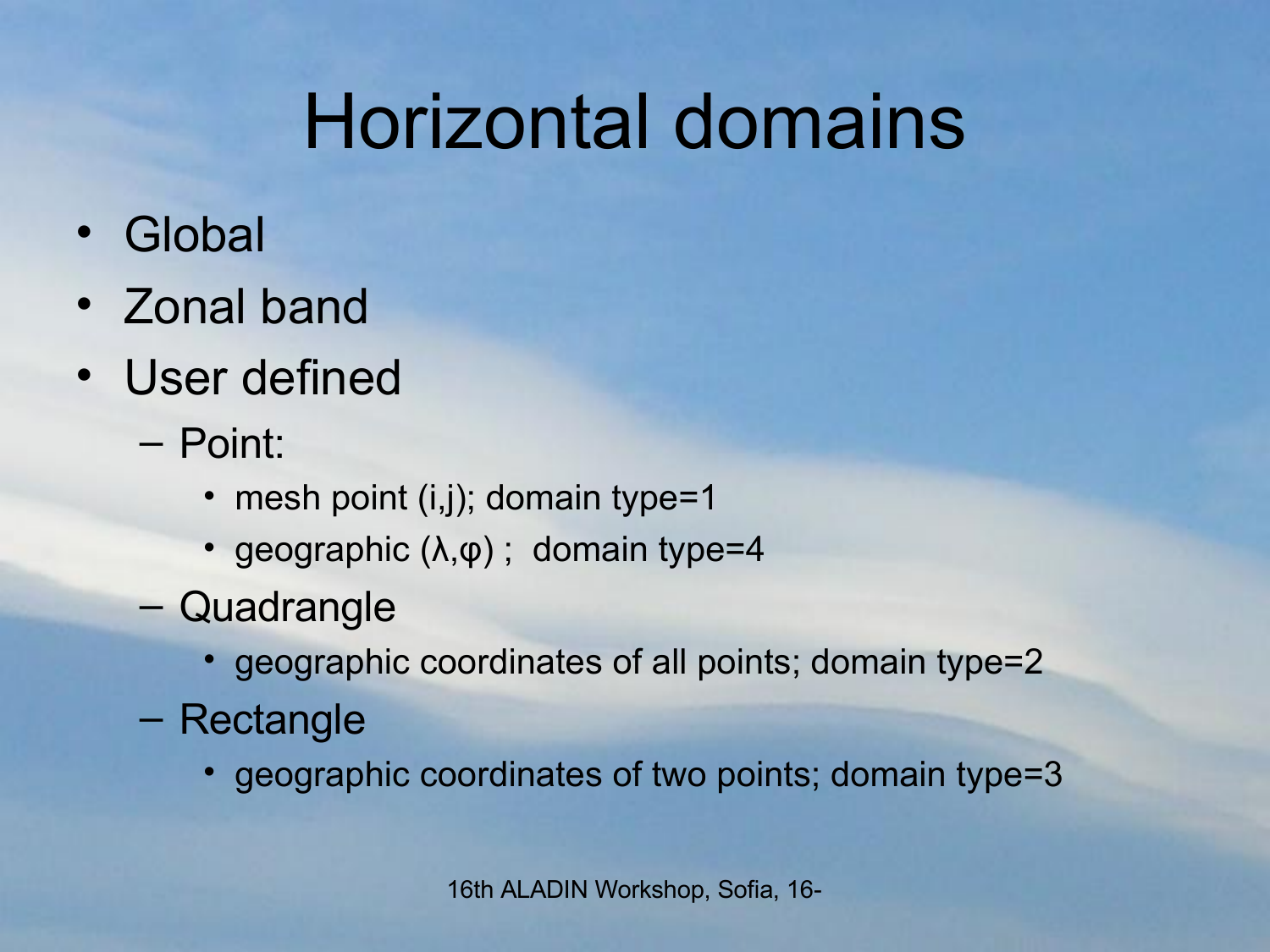#### Output files

Name: Format: lfi

- Global domain: DHFGLeeee+nnnn
- Zonal bands: DHFZOeeee+nnnn
- User defined: DHFDLeeee+nnnn

eeee: experiment name nnnn: ouput time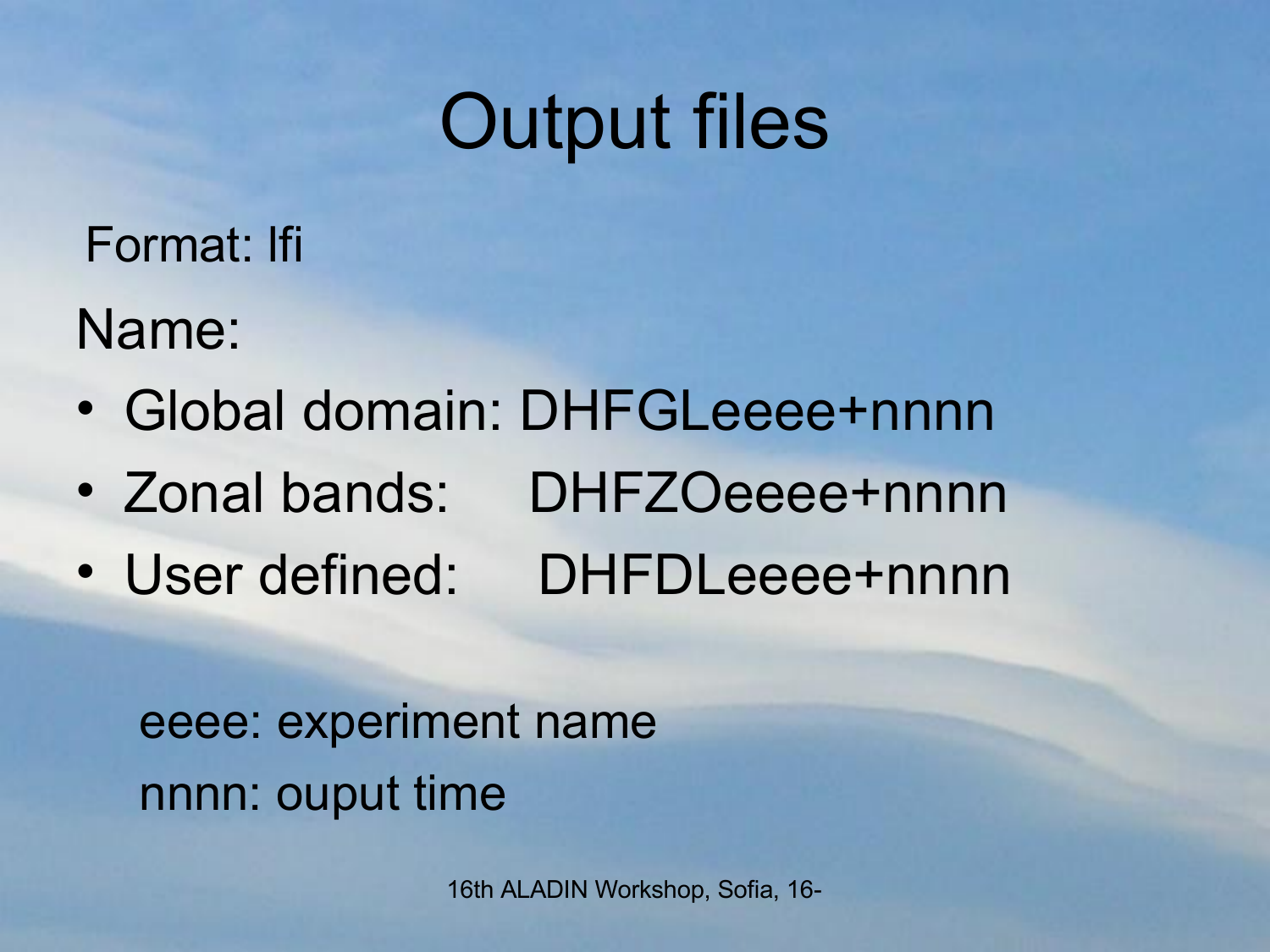### Output files, content

Descriptions:

date, output time, number of output values, number of levels, logical keys, numbers describing data, descriptions of domains, …

Data:

- variables at time 0 and t
- •Dynamical tendencies
- •Dynamical fluxes
- •Physical fluxes
- •Physical tendencies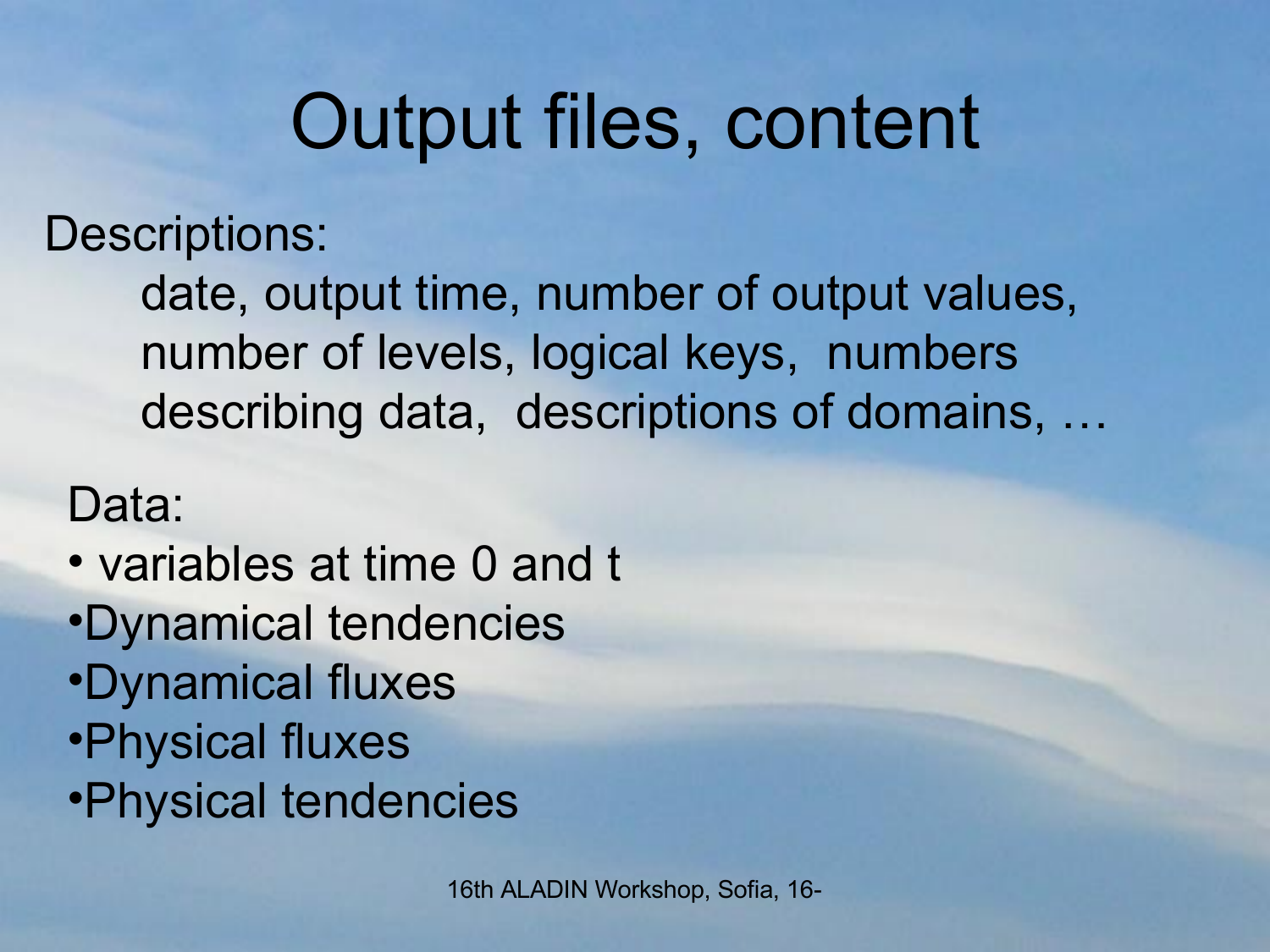#### Position in the code

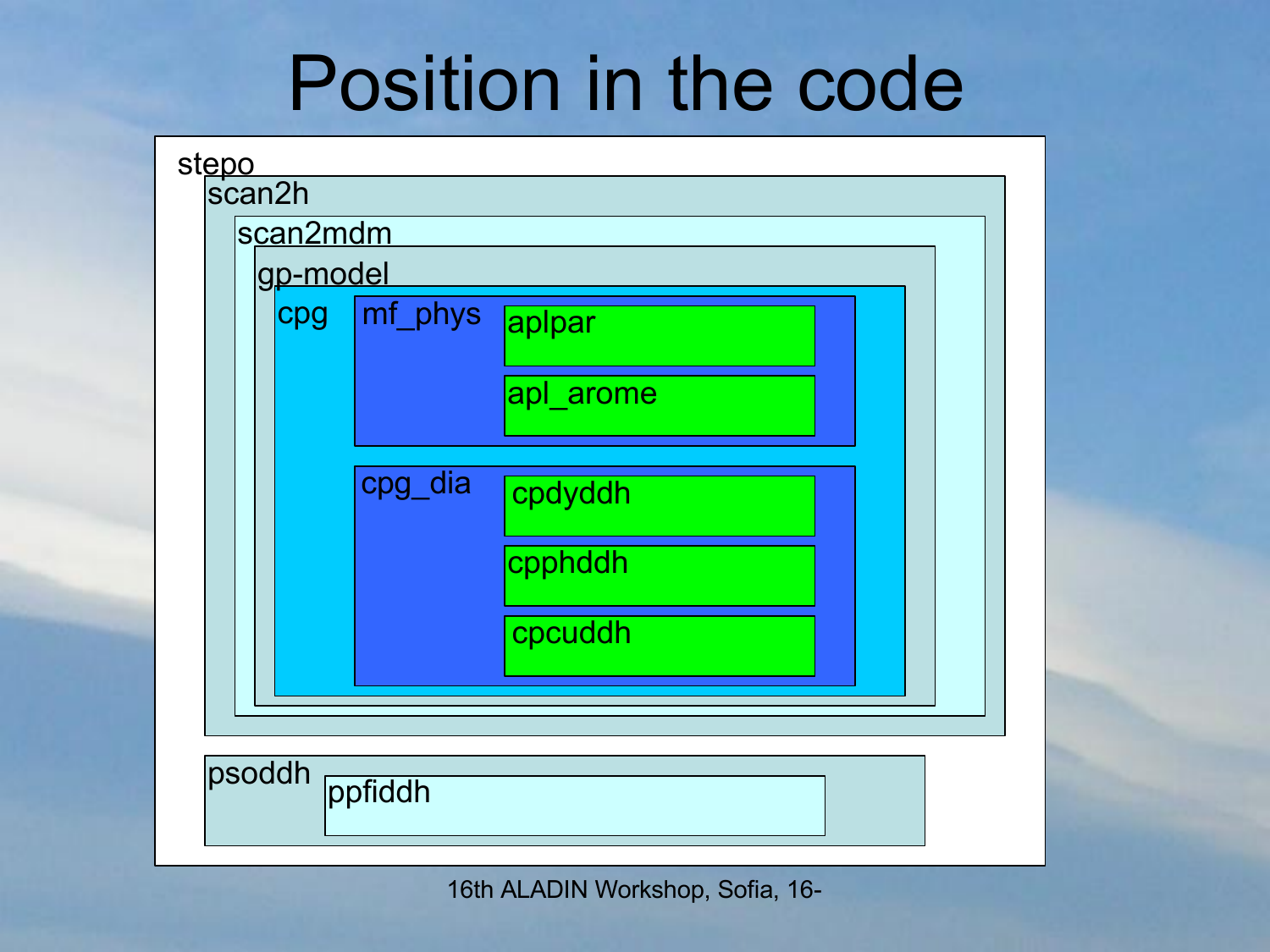# Putting new terms in DDH (old)

1. In SUNDDH: adjust 'pointers'

2. In CPDYDDH (variables and dynamical tendencies and fluxes) and CPPHDDH (physical fluxes and tendencies), for each new term, add line:

PCHCV(JROF,JLEV,IDHCV+n+1)= *new term*

3. In PPFIDH, for each new term, add:

WRITE(CLMON,5000) KNUM,'type',*'variable','desctiption'* CALL LFIECR(ICOREP,NPODDH,CLNOM,PDDHCV(0/1, IDHCV+n+1,lenght)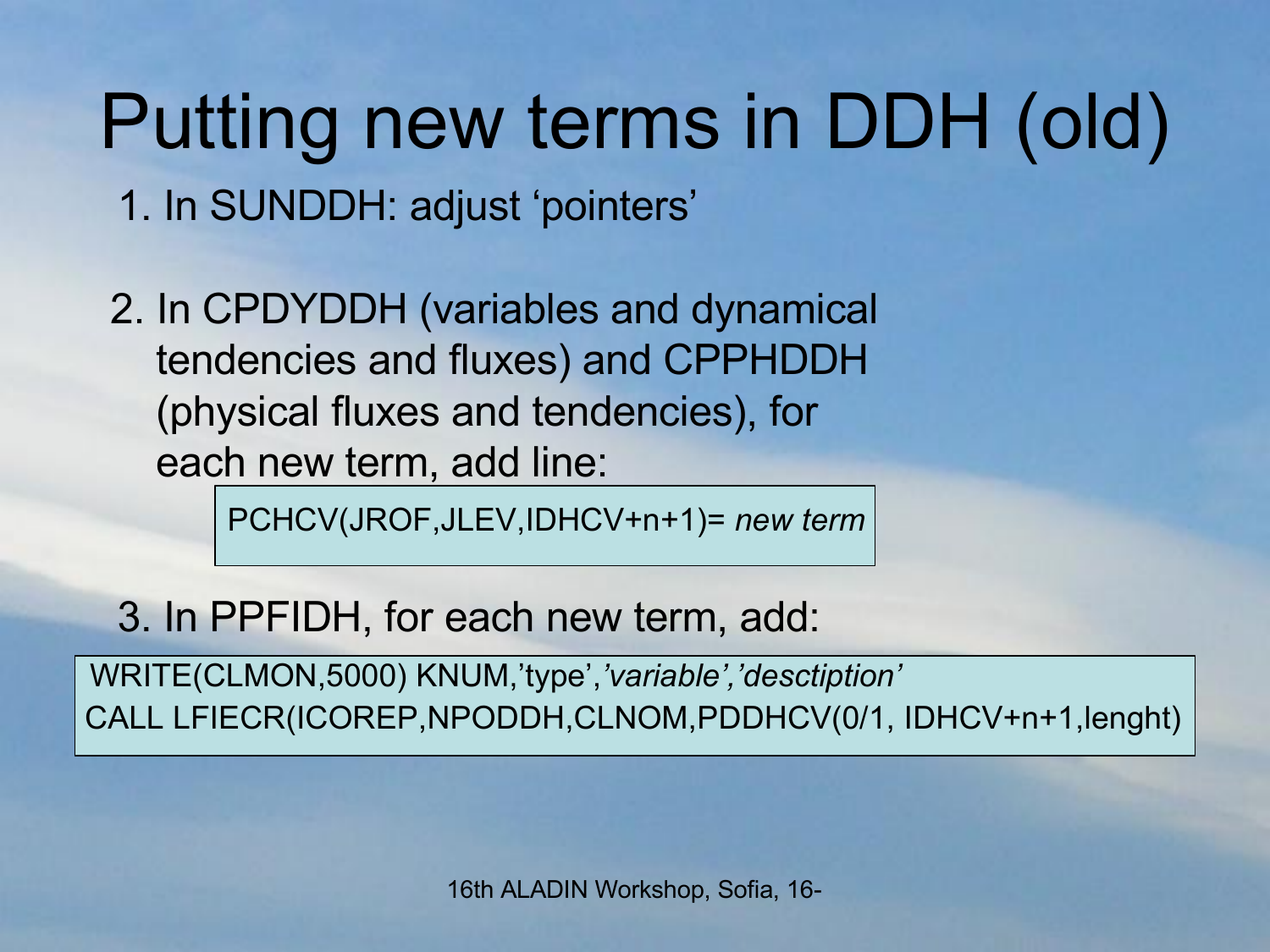#### Data flow for physical fluxes ARPEGE/ALADIN

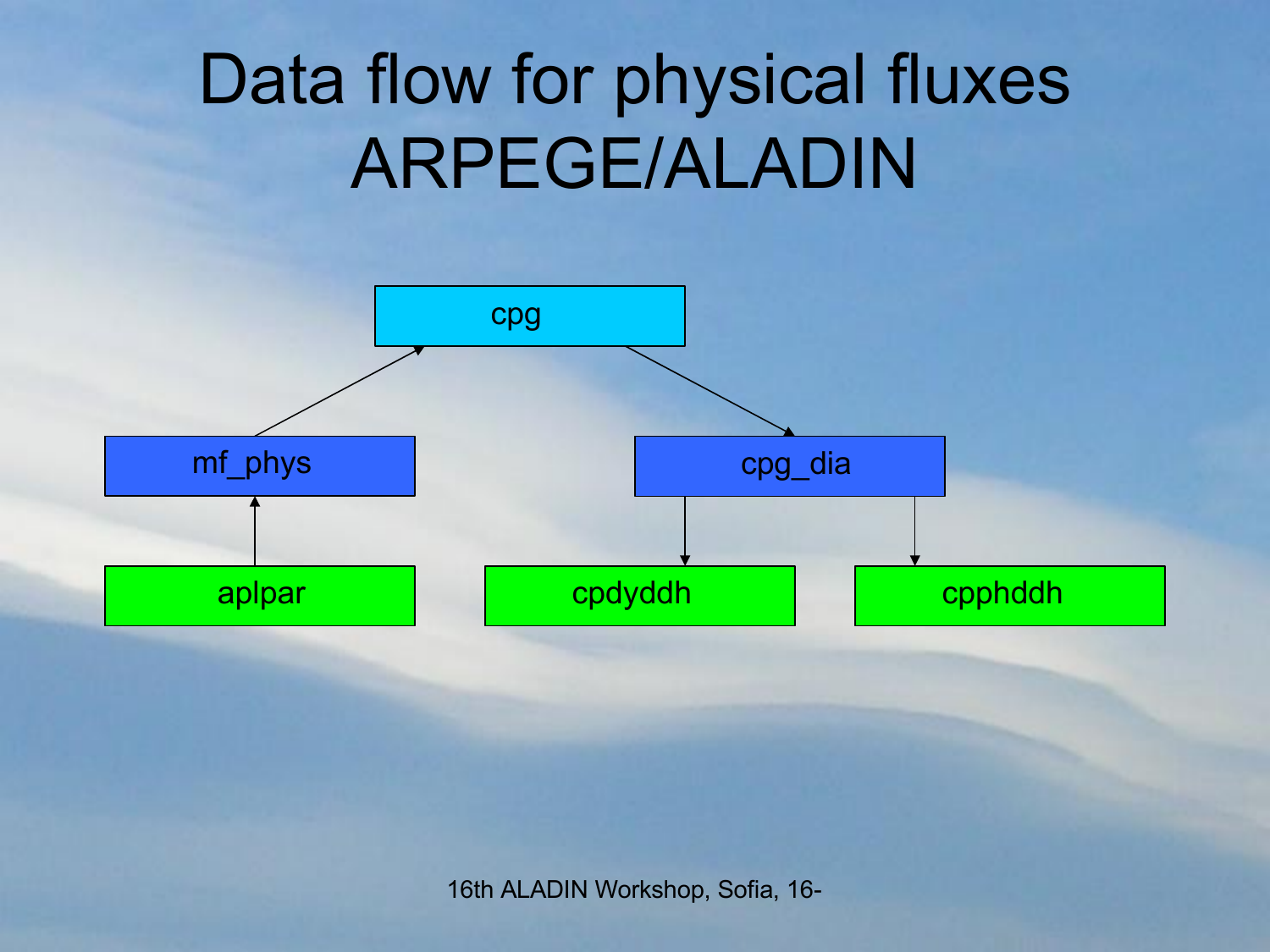#### Module YOMAPFT

TYPE TYPE \_APFT CHARACTER (LEN=1) : CFT CHARACTER (LEN=2) : CVAR CHARACTER(LEN=10): CNANE END TYPE TYPE \_APFT

TYPE(TYPE \_APFT) :: YAPFT(:)

REAL(KIND=JPRB) :: APFT(:,:,:)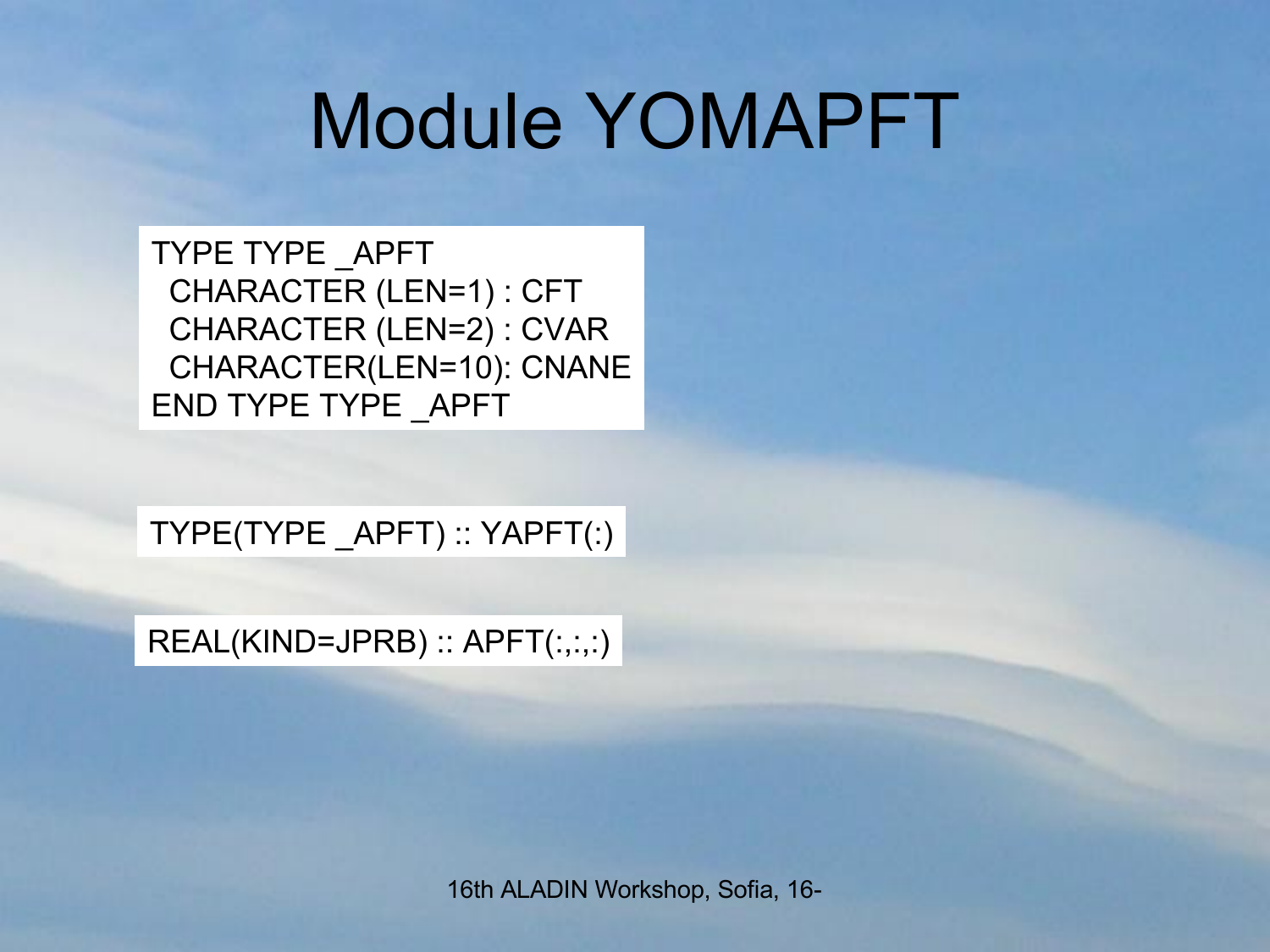#### Data flow for physical fluxes AROME

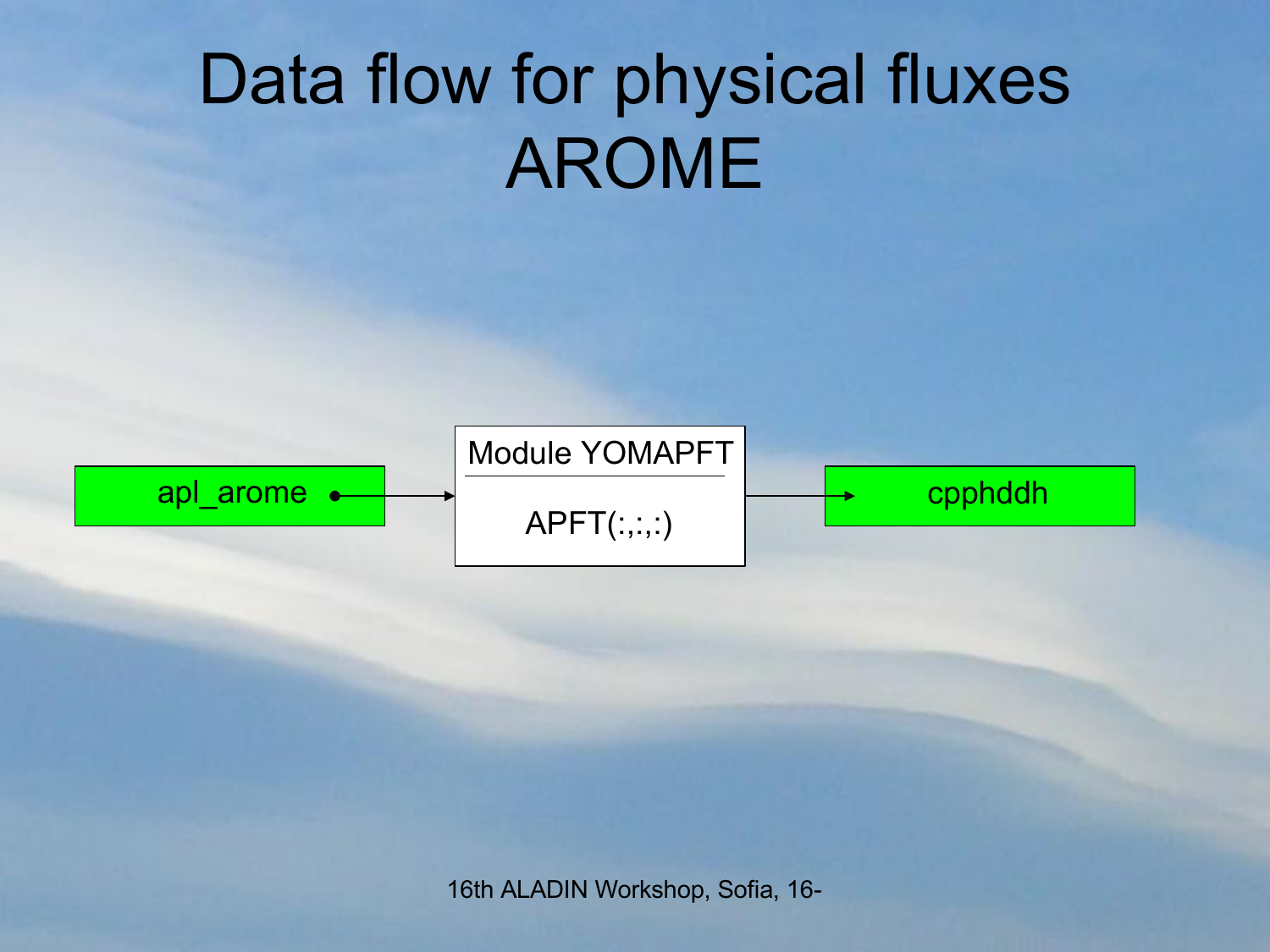Some changes in DDH subroutines

CPPHDDH

A loop is added doing assignement:

PCHCV(JROF,JLEV,JPROC)= APFT(JROF,JLEV,JPROC)

#### PPFIDH

A loop is added doing assignement:

WRITE(CLMON,5000) KNUM, YAPFT(:)% CFT, YAPFT(:)%CVAR, YAPFT(:)%CNAME CALL LFIECR(ICOREP,NPODDH,CLNOM,PDDHCV(0/1, IDHCV+n+1,length)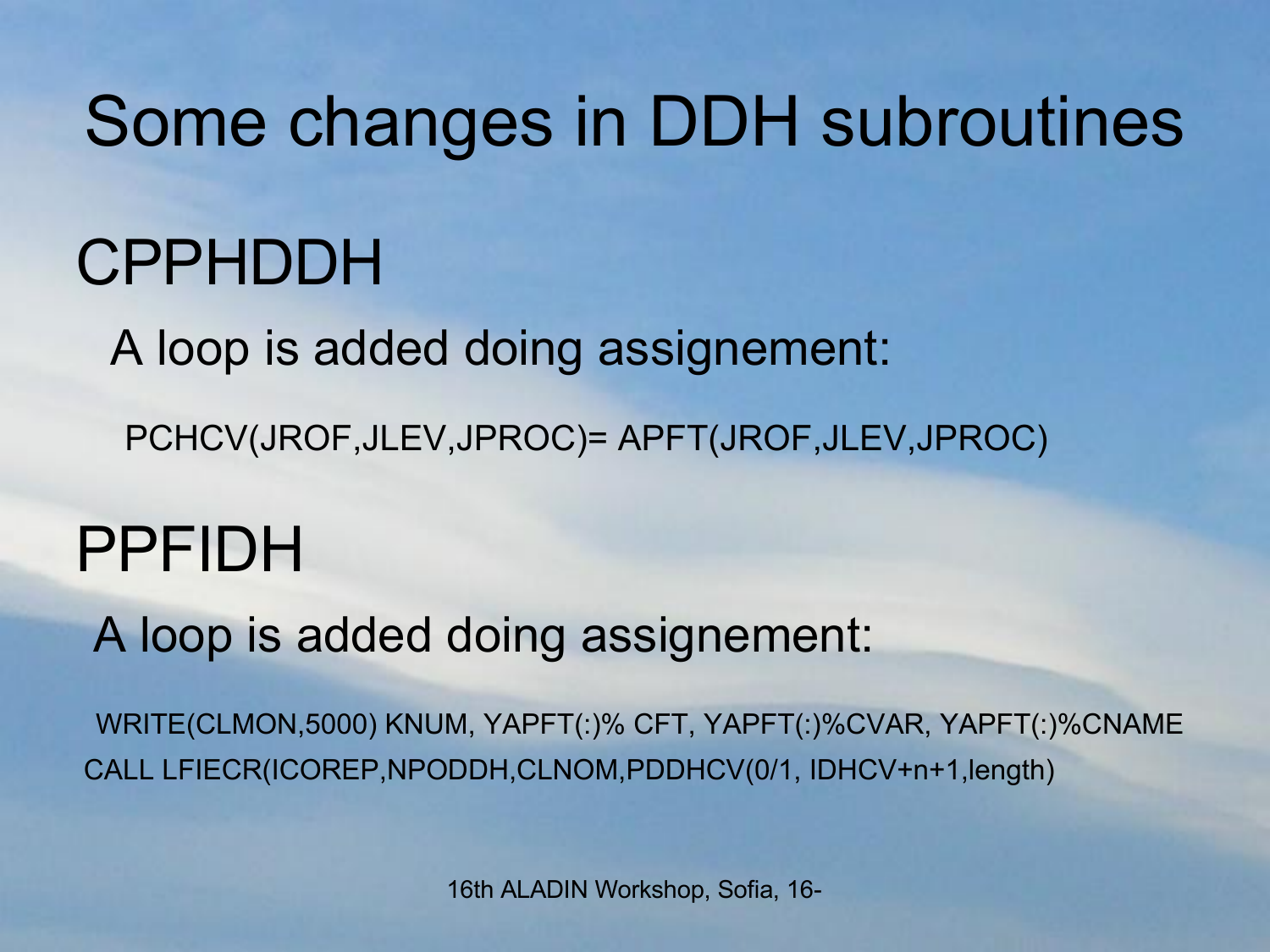1. In SUNDDH: adjust 'pointers' Putting new terms in DDH (new)

2. In CPDYDDH (variables and dynamical tendencies and fluxes) , add line: PCHCV(JROF,JLEV,IDHCV+n+1)= *new term*

- 3. In ARO\_INIAPFT, for each new term, add:
	- description in YAPFT
	- rise the number of terms for one
	- adjust some "pointers"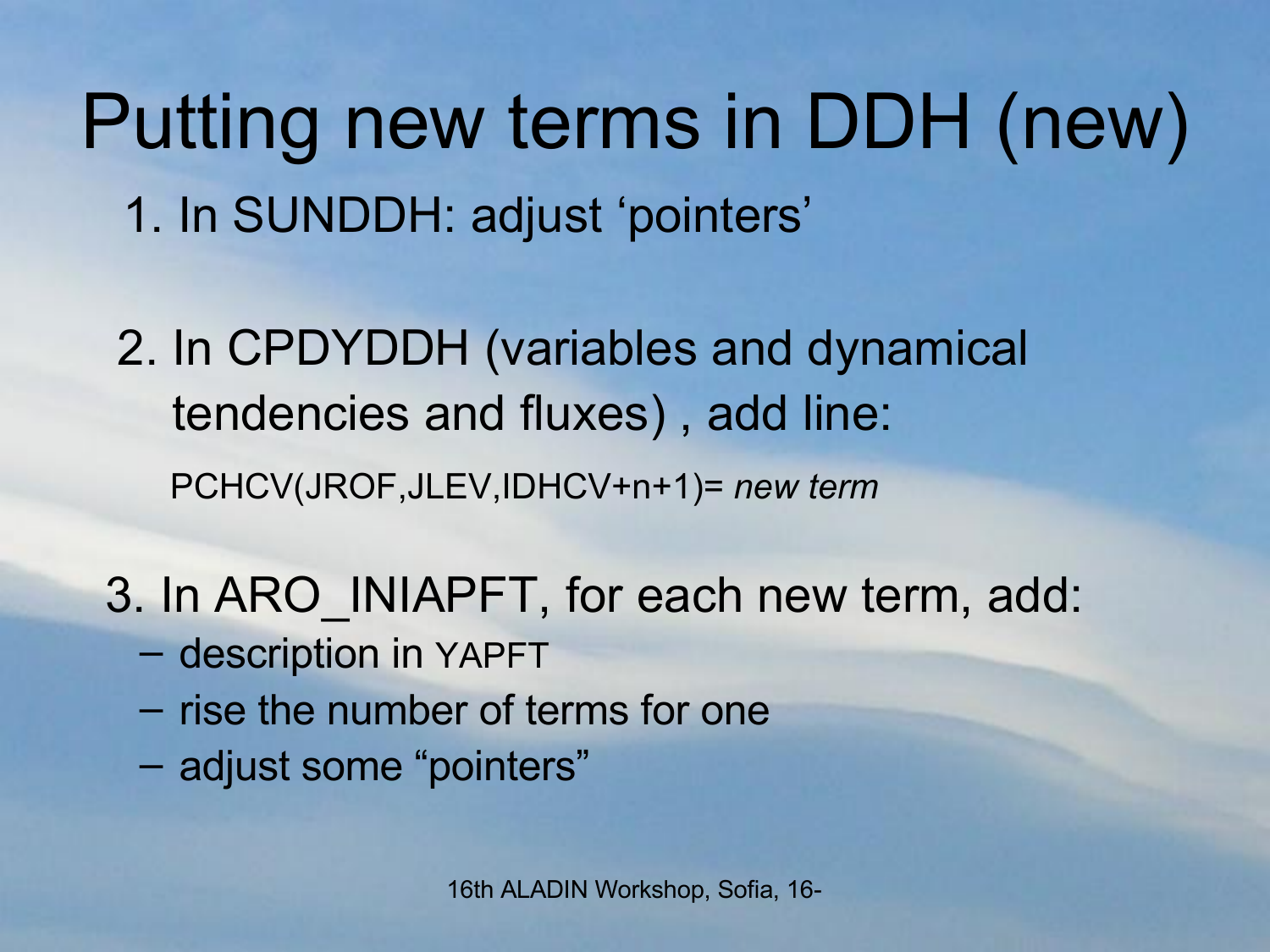# Subroutine APL\_AROME

#### apl\_arome

*Interface subroutine*

Meso NH subroutine

BUDGET

Saving processes in budget arrays.

#### *AROEND\_BUDGET*

• Puting data from budget arrays into APFT •Calculating fluxes from tendencies if LFLUX=.TRUE. •Calculating fluxes for common dynamics-physics interface, if LCDPI =.TRUE.